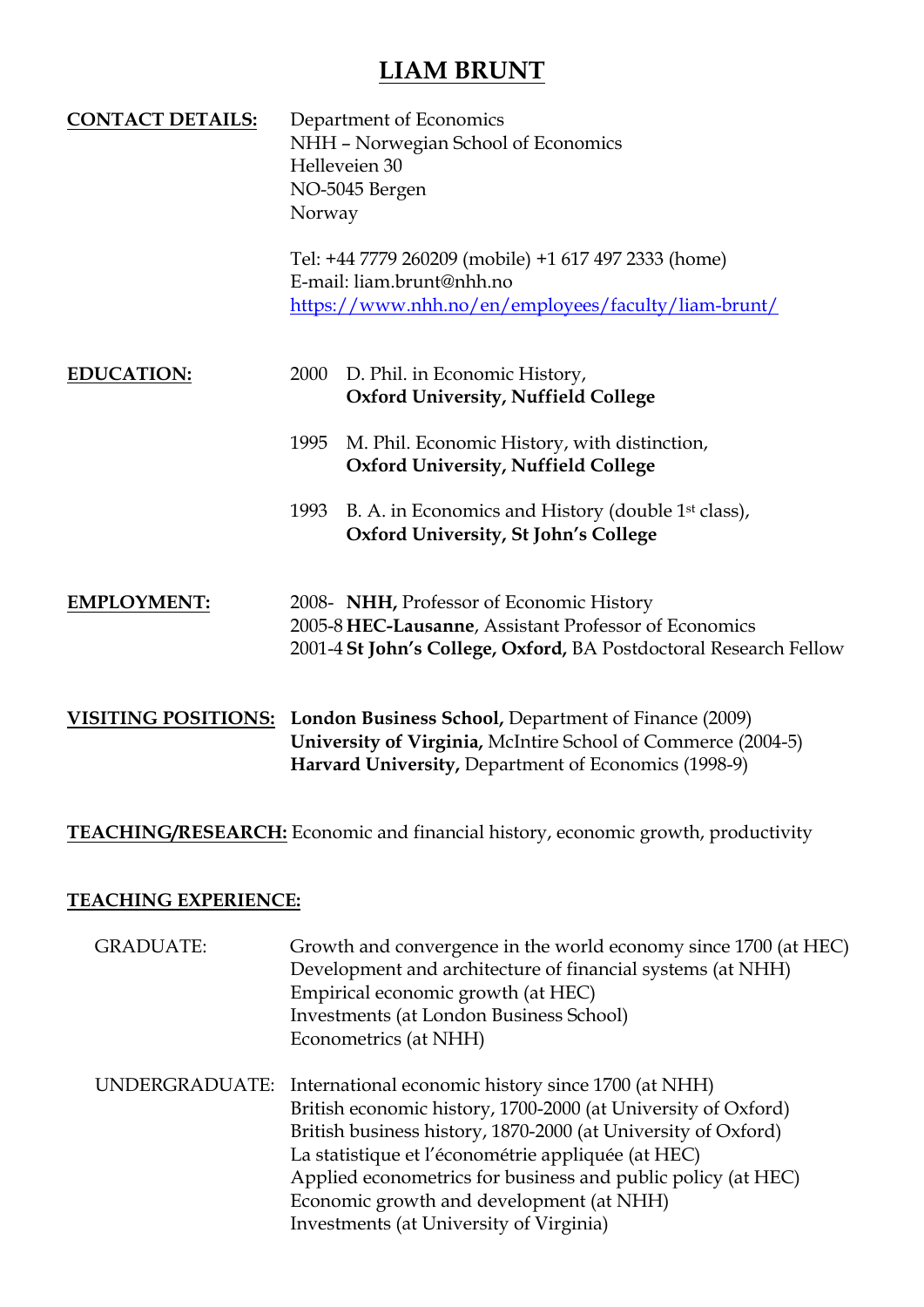## **DOCTORAL STUDENTS:** Antonio Fidalgo (UNIL, 2013), Jan Erik Meidell (NHH, 2016)

#### **PROFESSIONAL AFFILIATIONS:** CEPR Research Affiliate (Economic History)

**RECENT REFEREEING ACTIVITY:** *Economic Journal*, *European Review of Economic History, Explorations in Economic History*, *Journal of Economic History, Review of Economic Studies, Continuity and Change*

**LANGUAGES SPOKEN:** English (native), French (fluent), Spanish (basic), Latin (basic)

### **HONOURS, SCHOLARSHIPS AND FELLOWSHIPS:**

#### HONOURS:

- 2002 International Economic History Association's Prize for the Best Doctoral Thesis in Early Modern History submitted within the last four years
- 2001 European Historical Economics Society Luzzato Prize for Best Doctoral Thesis
- 2000 Jane Willis Kirkaldy Prize for the History of Science (open to all graduate students)
- 1995 Distinction in Master's Degree in Economic History
- 1993 Gladstone Prize for Best Undergraduate Thesis in 19th Century History Arnold Prize for Best Undergraduate Historical Thesis
- 1992 George Webb Medley Essay Prize in 2nd Year Undergraduate Economics
- 1991 First Class in 1st Year Exams in Economics and History

## SCHOLARSHIPS & FELLOWSHIPS:

- 2001-04 British Academy, *Research Fellowship*
- 1998-99 Fulbright Commission, *Scholarship to study in the US*
- 1997-01 Nuffield College, *Prize Research Fellowship*
- 1995-97 Economic and Social Research Council (UK), *Doctoral Tuition and Maintenance Award*
- 1995-96 Eileen Power Scholarship, *Maintenance Award to study in France*
- 1993-95 Economic and Social Research Council (UK), *Master's Tuition and Maintenance Award*
- 1991-93 Casberd Scholarship, St John's College, Oxford

## **MAJOR RESEARCH FUNDING:**

| 2007 | \$250,000 (with Lucy White), funded by Swiss Finance Institute                        |
|------|---------------------------------------------------------------------------------------|
|      | Banking and financial intermediation                                                  |
| 2001 | \$10,000 (with Edmund Cannon), funded by British Academy                              |
|      | The Integration of Commodity and Financial Markets before the Industrial Revolution,  |
|      | 1690-1700                                                                             |
| 2000 | \$10,000 (with Edmund Cannon), funded by Nuffield Foundation                          |
|      | Trade, Output and Specialization in English Agriculture in the Industrial Revolution, |
|      | 1790-1914                                                                             |
| 1999 | \$60,000 (with Edmund Cannon), funded by Economic and Social Research Council         |
|      | The Integration of Commodity and Financial Markets in the Industrial Revolution,      |
|      | 1770-1860                                                                             |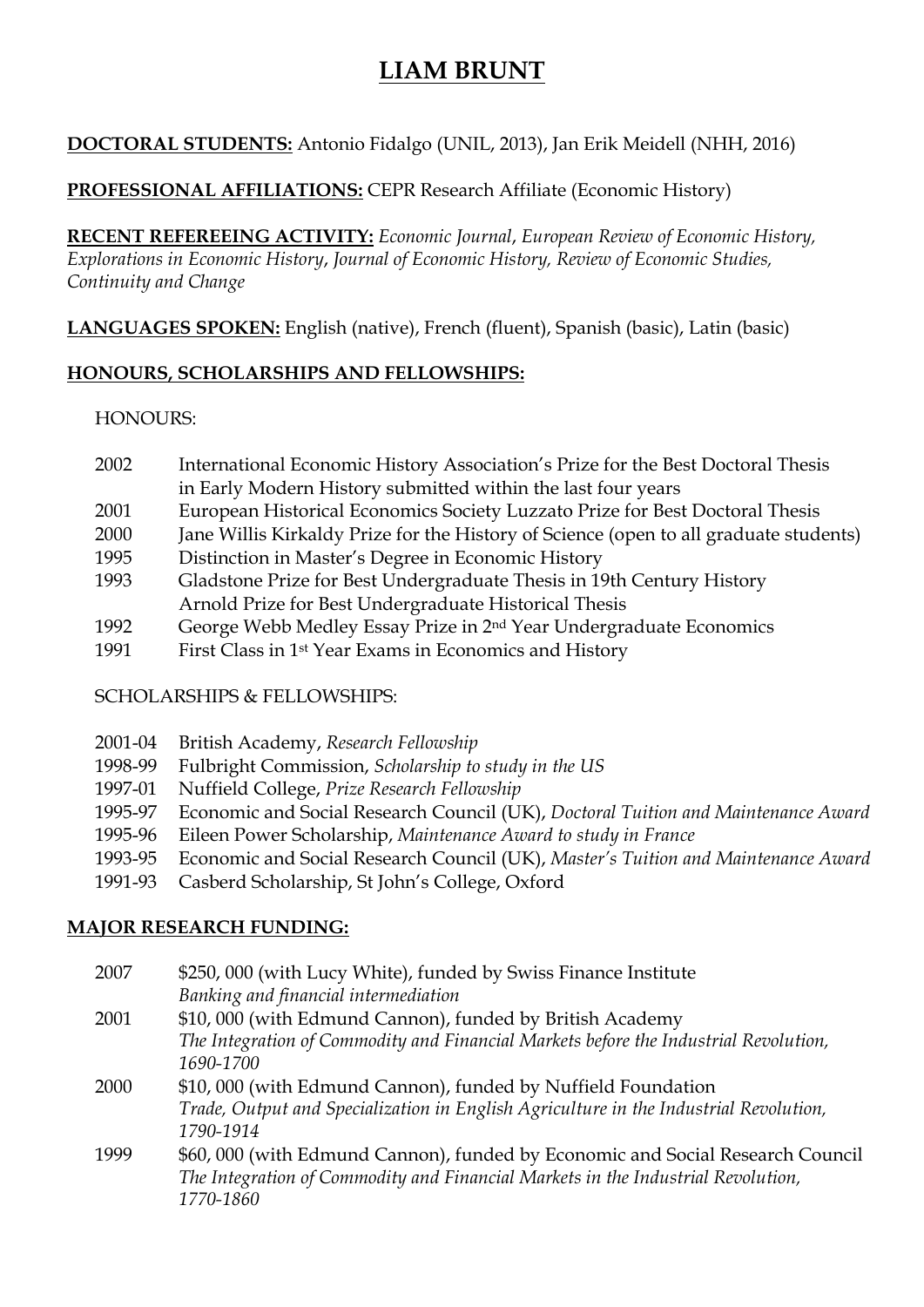### **PAPERS PUBLISHED IN REFEREED JOURNALS:**

'Variations in the Price and Quality of Grain, 1750-1914: Quantitative Evidence and Empirical Implications.' (with Edmund Cannon). *Explorations in Economic History*, 58, 2015, 74-92.

'Weather Shocks and English Wheat Yields, 1690-1871.' *Explorations in Economic History*, 57, 2015, 50-8.

'Integration in the English Wheat Market, 1770-1820' (with Edmund Cannon). *Explorations in Economic History*, 52, 2014, 111-30.

'The Truth, the Whole Truth and Nothing but the Truth: the English Corn Returns as a Data Source in Economic History, 1770-1914.' (with Edmund Cannon). *European Review of Economic History*, 17, 2013, 318-39.

'Inducement Prizes and Innovation.' (with Josh Lerner and Tom Nicholas). *Journal of Industrial Economics*, 60, 2012, 657-96.

'Where there's Muck, there's Brass: the Market for Fertiliser in the Industrial Revolution.' *Economic History Review*, 60, 2007, 333-72.

'Rediscovering Risk: English Country Banks as Proto-Venture Capital Firms in the Industrial Revolution.' *Journal of Economic History*, 66, 2006, 74-102.

'Nature or Nurture? Explaining English Wheat Yields in the Agricultural Revolution.' *Journal of Economic History*, 64, 2004, 193-225.

'The Irish Grain Trade from the Famine to the First World War.' *Economic History Review*, 57, 2004, 33-79.

'Mechanical Innovation in the Industrial Revolution: the Case of Plough Design.' *Economic History Review*, 56, 2003, 444-77.

'Rehabilitating Arthur Young.' *Economic History Review*, 56, 2003, 265-99.

'The Advent of the Sample Survey in the Social Sciences.' *Journal of the Royal Statistical Society*, series D, 50, 2001, 179-189.

#### **OTHER PUBLICATIONS:**

Review of Persson, K G, *Grain Markets in Europe, 1500-1900* (Cambridge, 1999). For the *English Historical Review*, 116 (no. 466), 2001, 485-6.

Review of Turner, M E, J V Beckett and B Afton, *English Farm Production, 1700-1914* (Cambridge, 2000). For the *Journal of Economic History*, 63 (part 1), 2003, 252-4.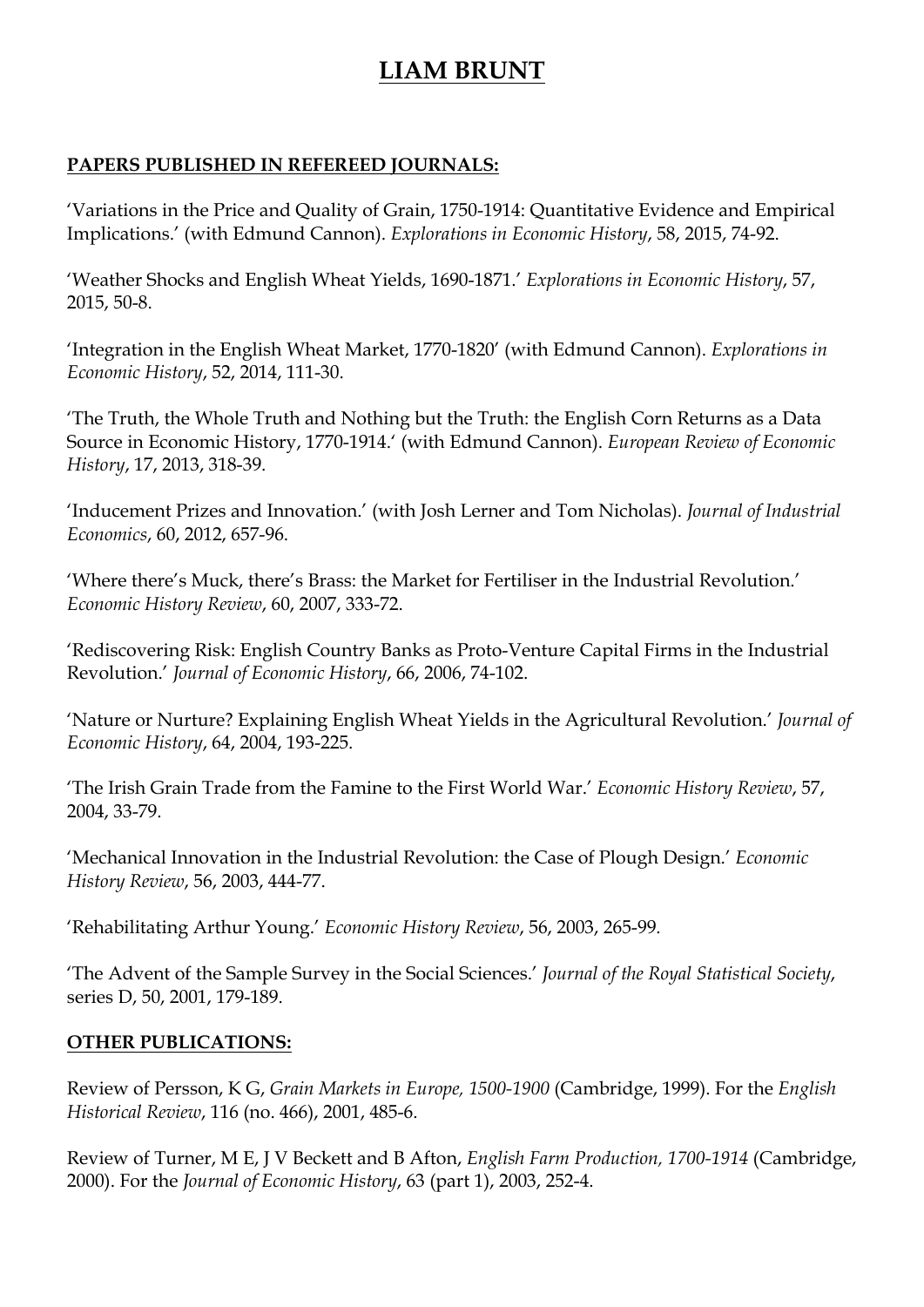'Crop Rotation' and 'Mixed Farming'. Entries in *Oxford Encyclopaedia of Economic History*, ed. Mokyr, J (Oxford 2003).

### **WORKING PAPERS:**

'The Beginnings of MBOs: England in the Industrial Revolution, 1700-1850.' (with Edmund Cannon). Revise and resubmit at *Journal of Economic History*.

'Trade Directories as a Data Source on Occupational Structure: Evidence from England in 1851.' (with Jan Erik Meidell).

'Bank Competition, Interest Rate Mark-ups and Investment.' (with Edmund Cannon).

'The Economics of Grain Storage in England, 1663-1846.' (with Edmund Cannon).

'Legal Origins, Colonial Origins and Economic Growth: Evidence from a Natural Experiment.'

'National Market Integration: Consistent Global Estimates.' (with Edmund Cannon).

'Giffen's Good: A case of Mistaken Identification'

'Urbanization and the Onset of Modern Economic Growth' (with Cecilia Garcia-Peñalosa)

'How Fast, and How Broad, was British Industrialization? Evidence from a Synthetic Occupational Census for 1801' (with Jan Erik Meidell)

'Why Europe and not Asia? Agricultural Productivity and Industrialization around the World, 1700-1870' (with Antonio Fidalgo).

'Agricultural Land and Labour Productivity around the World, 1700 to 1870: Evidence from a New Data Set' (with Antonio Fidalgo).

'Estimating English Grain Output, 1840-1914: Five Methods, One Answer.' (with Edmund Cannon).

#### **SEMINAR AND CONFERENCE PRESENTATIONS GIVEN:**

| 2015-16 | <b>Remin University</b><br>Central University of Finance and Economics                                    |
|---------|-----------------------------------------------------------------------------------------------------------|
| 2014-15 | World Economic History Congress, Kyoto<br>African Economic History Conference, London School of Economics |
| 2013-14 | Economic History Society, conference in Warwick<br>Cliometrics Society Meeting at Clemson University      |
| 2012-13 | University of Geneva                                                                                      |